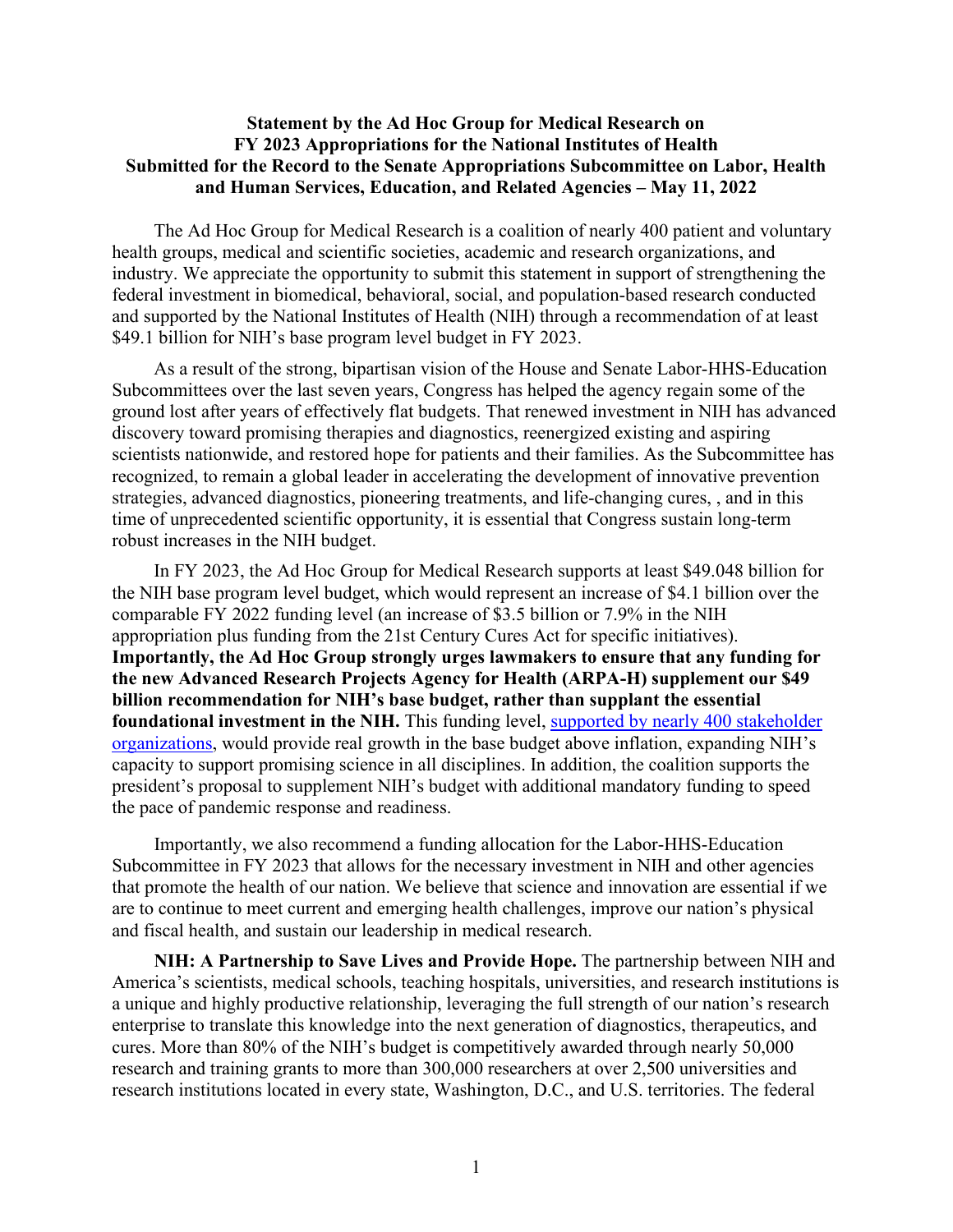government has an essential and irreplaceable role in supporting medical research. No other public, corporate, or charitable entity is willing or able to provide the broad and sustained funding for the cutting-edge basic research necessary to yield new innovations and technologies of the future.

NIH has supported biomedical research to enhance health, lengthen life, respond to emerging health threats, and reduce illness and disability for more than 100 years. For patients and their families, NIH is the "National Institutes of Hope." The following are a few of the many examples of how NIH research has contributed to improvements in the nation's health.

- NIH-funded basic research laid the groundwork for the novel mRNA vaccine technology used in the first two FDA approved SARS-CoV-2 vaccines. Vaccines continue to be one of our most cost-effective public health tools with every \$1 spent on routine childhood vaccinations estimated to save \$5 in direct costs, and \$11 in broader costs to society.
- In 2020, the gene editing tool CRISPR was successfully used to treat the inherited blood disorders sickle cell anemia and beta-thalassemia, only eight years after the primordial bacterial immune system was harnessed for therapeutic use in the laboratory.
- Following nearly three decades of NIH-funded research into novel mechanisms of drug action, breakthroughs in the treatment of depression came in 2019 with two new FDAapproved drugs — one for treatment-resistant depression and the first ever treatment for postpartum depression.
- In 2007, induced pluripotent stem cells (iPSC) were discovered when adult cells were reengineered into early non-differentiated versions of themselves. In 2019, the National Eye Institute launched a first-in-human clinical trial to test the safety of a novel patient-specific iPSC therapy to treat the most common form of Age-related Macular Degeneration, and the leading cause of vision loss in the age 65+ population.
- NIH-supported researchers continue to work toward strategies to better prevent, identify, and treat pain and substance use disorders through the HEAL (Helping to End Addiction Longterm) Initiative. HEAL aims to support research into new, non-addictive medication and to establish public and private partnerships to develop best practices in communities.
- Today, treatments can suppress HIV to undetectable levels, and a 20-year-old HIV-positive adult living in the U.S. who receives these treatments is expected to live into his or her early 70s, nearly as long as someone without HIV.
- The death rate for all cancers combined has declined in adults since the early 1990s and since the 1970s for children. The cancer death rate for men and women combined fell 32% from its peak in 1991 to 2019, the most recent year for which data were available.

**Sustaining Scientific Momentum Requires Sustained Funding Growth.** The leadership and staff at NIH and its Institutes and Centers have engaged the broader community to identify emerging research opportunities and urgent health needs and to prioritize precious federal dollars to areas demonstrating the greatest promise. Sustained robust increases in NIH funding are needed if we are to continue to take full advantage of these opportunities to accelerate the development of pioneering treatments and innovative prevention strategies.

One long-lasting potential impact of investments in NIH is on the next generation of scientists. Sustained increases in NIH funding over the last seven years have allowed NIH to